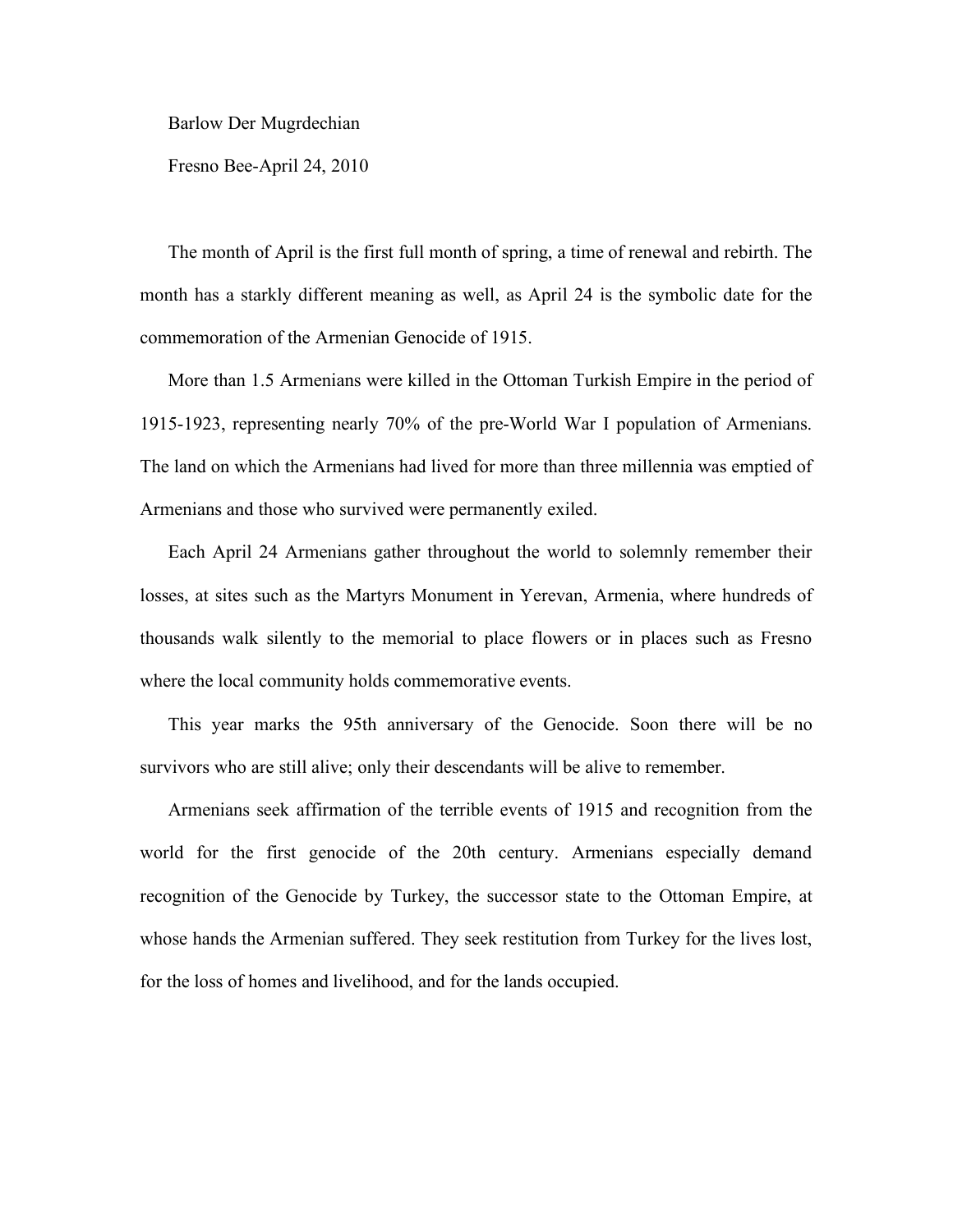Turkey, however, has followed a policy of active denial of the Genocide, to the extent that within the country it is a crime to openly discuss the Genocide, considering it an "insult to Turkishness."

Genocide is not an issue of interest only to Armenians. In a 20th century remembered for its world wars, regional conflicts, and other genocides, human beings throughout the world are struggling to prevent a repeat of these tragic events. One way to ensure that such acts do not again take place is to bring perpetrators to a swift and sure prosecution and punishment. Without such a deterrent, it is difficult to see how Genocide could be averted in the future.

The 1948 United Nations Convention on the Prevention and Punishment of the Crime of Genocide, adopted by the United States and by Turkey, defines the crime of Genocide, stating clearly that there is no statute of limitations for prosecution, and providing a mechanism for punishment of the perpetrators. The Armenian case meets the United Nations criteria for genocide and is a model for successive acts of genocide.

For those who believe that justice is a right enjoyed by each citizen of the world, the campaign for recognition is a duty, rather than a passing fancy.

Successive presidents since Ronald Reagan have opposed efforts for Genocide recognition by Congress. Presidents George H.W. Bush, Bill Clinton, George W. Bush, and Barack Obama, all publicly pledged to support recognition as candidates, but reneged on their promises after inauguration.

The truth is a powerful antidote to such political expediency. American diplomats such as Henry Morgenthau and Leslie Davis eloquently documented the Genocide and